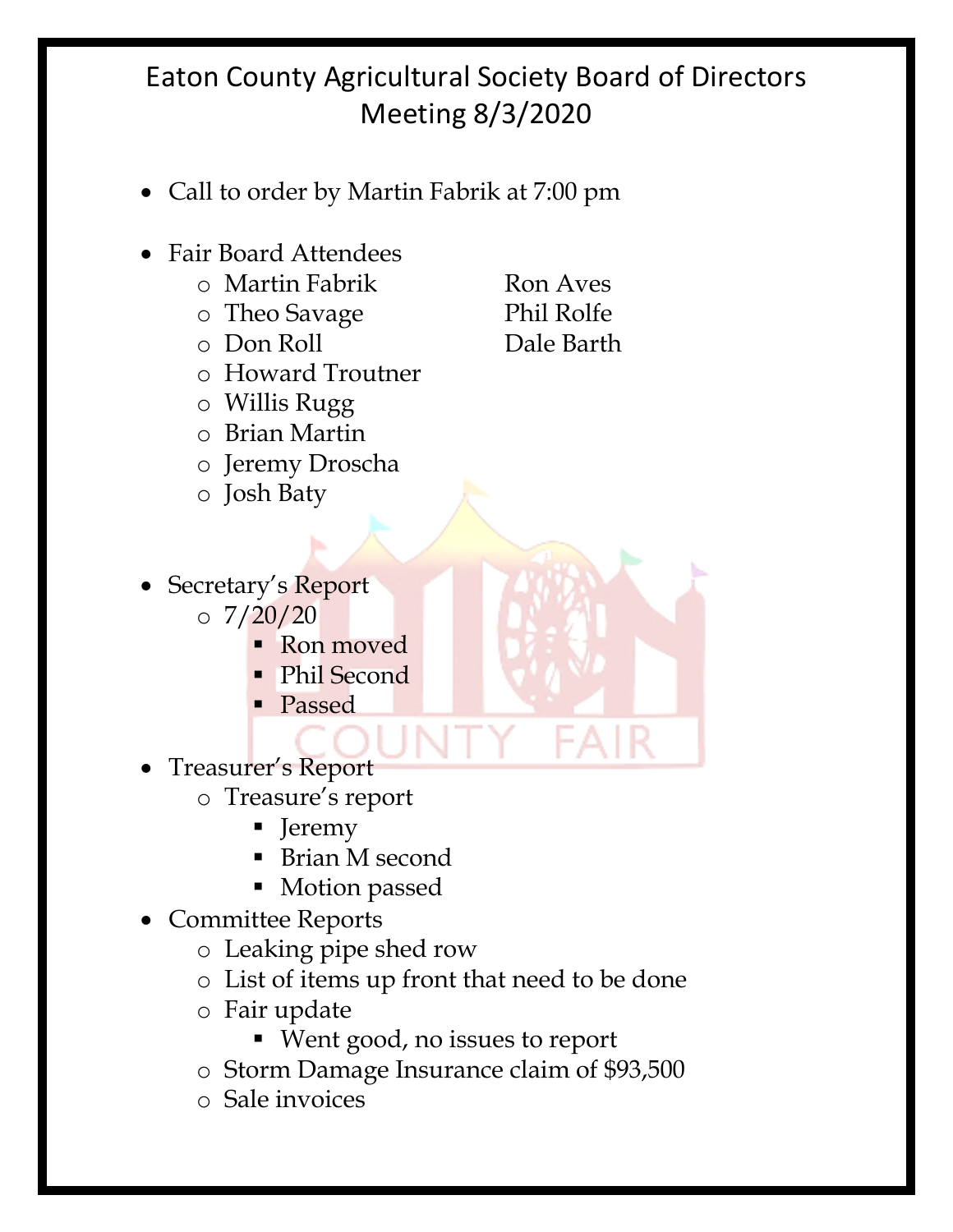## Eaton County Agricultural Society Board of Directors Meeting 8/3/2020

- All in but 11, have been contacted and payment is on the way.
- o Thank you's
	- Get Martin a list if you know of people that need thanked.
- o Camp ground inspection
	- § Went good adequate lighting, passed inspection
- Members/Visitors
- Old Business
	- o Mowing, sign-up sheet is up front, sign up
	- o Annual meeting date October 18th @ 2pm
		- o Willis made motion
		- o Jeremy second
		- o Passed
	- o Eaton County Home and Business expo
		- Motion made to host at the fair grounds and have reception for vendors with a budget of \$600
			- o Jeremy made motion
			- o Willis second
			- o Passed
	- o Fall Carnival no go
	- o Rodeo no go
	- o Fall antique tractor pulls Jeremy still looking into it
	- o Red Barn roof is still on schedule for repair in 2020